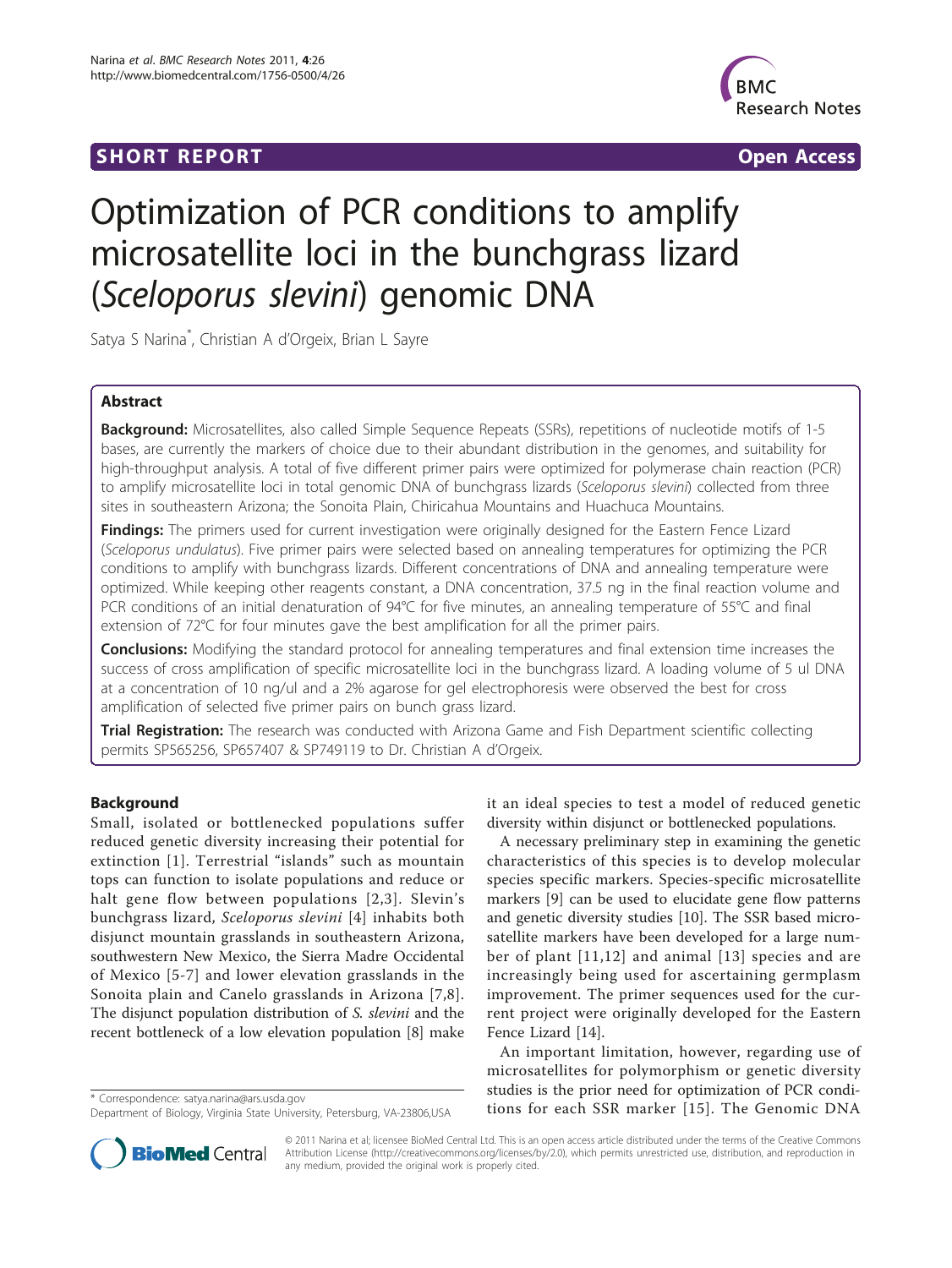<span id="page-1-0"></span>sequence variation between two different species might cause the variation in cross amplification success as the primers might identify a different region in the species of interest from the expected region. Required amplification may not be obtained using the recommended protocol due to involvement of many factors such as different types/brands of thermocyclers, reaction components, or even minor differences in thickness of walls of PCR tubes [\[16](#page-5-0)]. In addition, the quality and quantity of template DNA obtained with different DNA extraction protocols may also affect the PCR results.

The primer sequences selected for the current study were originally developed for S. undulatus, [\[14\]](#page-5-0). These primers were used to amplify the genomic DNA of S. slevini following the protocol published [[14\]](#page-5-0). The cross amplification was not satisfactory even though S. slevini is a congener of S. undulatus. In order to reduce the time and cost involved in generation of ESTs and development of new primers from S.selvini, further protocol standardization was undertaken [[16](#page-5-0)] by changing the annealing temperatures. PCR conditions were optimized for 5 SSR markers in S. slevini. In addition to PCR, agarose gel concentrations and sample loading volume were also optimized for clear visibility of microsatellites.

# Results

The PCR conditions standardized for microsatellite amplification in this study were an initial denaturation at 94°C for five minutes; 35 cycles of denaturation (94°C) for 30 seconds, annealing (55°C) for 30 seconds, extension (72°C) for one minute followed by final extension at 72°C for four minutes. The current study achieved excellent cross amplification performance using the standardized PCR conditions and was visualized on simple agarose gel electrophoresis, though the preferred method was the standard DNA sequencing gel electrophoresis. Previous studies have indicated that the optimal annealing temperature was 58-60°C (Ta  $\geq$  56°C, [[14\]](#page-5-0)). However the PCR of selected markers at these conditions failed to amplify 45 out of the 50 samples tried. A series of PCRs were performed using these primer sets at multiple temperatures Viz., 53°C, 54°C, 55°C, 56°C, 57°C, 58°C, 59°C, 60°C and 61°C (Figure 1). The PCR products were not able to visualize on 1 to 1.5% agarose gels as solid bands. A series of fragments or a shadow of the band was observed instead of the solid single band. It was determined that it was necessary to electrophorese the samples on a 2% agarose gel inorder to eliminate the smaller fragments. The best amplification conditions for successful amplification of all the loci were at the lower annealing temperature of 55°C (Figure 2) and visualized on 2% agarose gel. The figures taken at annealing temperatures of 56°C and 59°C were also included in Figure1 to visualize and compare the improvement at 55°C in Figures 2 and [3](#page-2-0).



The sequencing gel wasn't used to visualize the microsatellite fragments as the objective of the current project is to test the cross amplification of primers. As the primers are successfully cross amplified, the ongoing project will use these primers to screen the rest of the population and observe the diversity.

There were 50 individuals scored for 5 markers (Table [1](#page-3-0)). Not all the individuals amplified for all the five markers. There are null alleles marked as 0 for each marker against each individual in table [1](#page-3-0). Individual H10 has no alleles for all the five loci tested. Only seven individuals are amplified at loci (marker) Sun\_009 out of 50 tested. Among all the five loci tested, Sun\_007, Sun\_011 and Sun\_012 are amplified in majority of the individuals. The loci Sun\_011 and 012 are deviating from the expected size of 256 and



Figure 2 Amplification (at 55°C annealing temperature) products of genomic DNA of Slevin's bunchgrass lizard (S. slevini) sample H13 on 2% agarose gel ran for one hour at 100 volts using 10 markers (1-10) and ladder (L); Lane1: Ladder; Lane2 -4,9 and 10: Empty; Lane 5: A; Lane 6: E; Lane 7: B; Lane 8: D; Lane 11: C.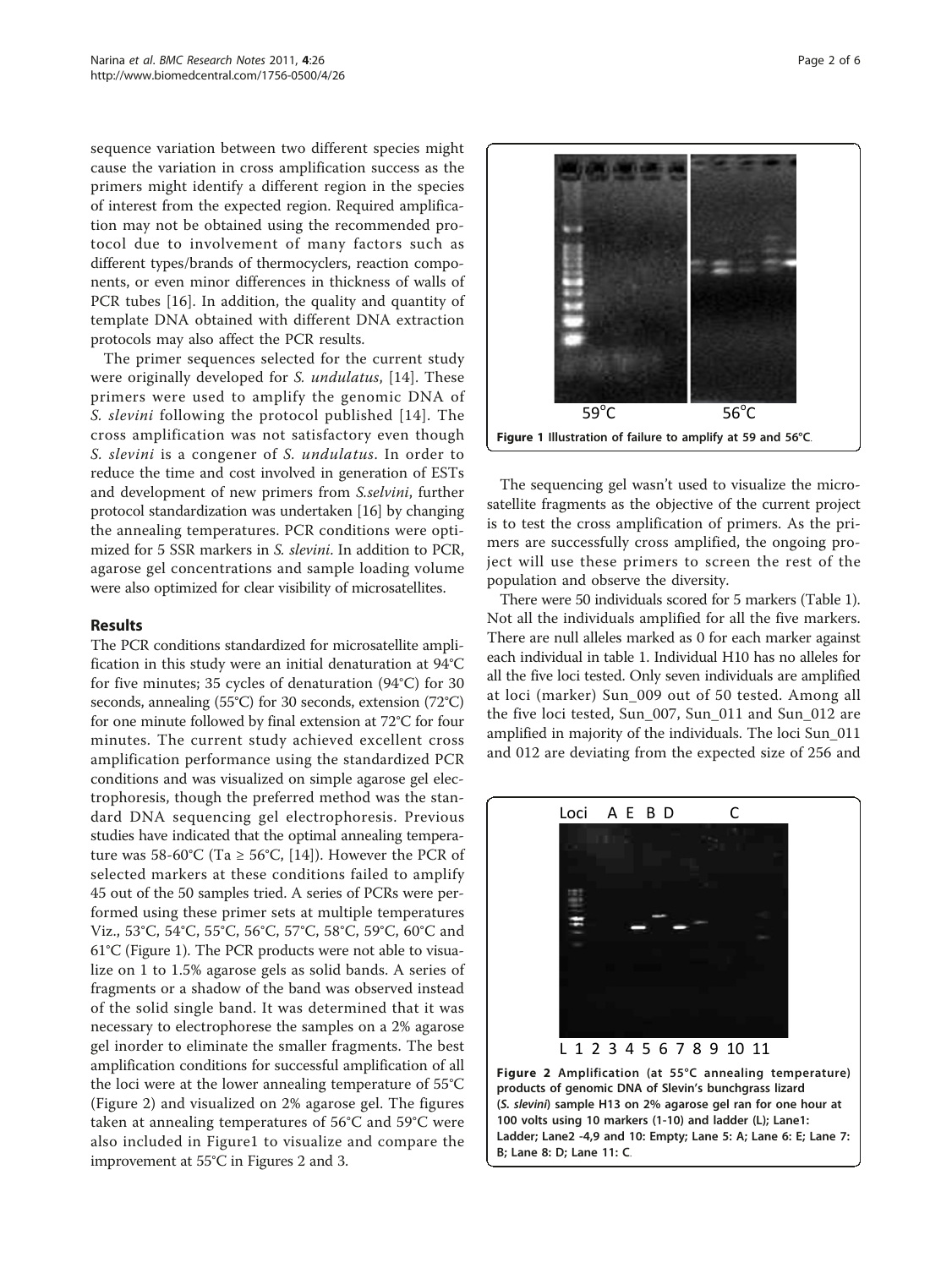<span id="page-2-0"></span>

30 minutes at 100 volts using marker Sun\_011.

248 respectively to 500 bp and 600 bp in our study 9 (Table [2](#page-4-0)).

## **Discussion**

Though the SSR primer sets were selected from S. undulatus, a relative of S. slevini, it was necessary to optimize the PCR conditions for S. slevini in order to produce readable results. The current study reveals that it is critical to optimize the reaction conditions prior to largescale application of each locus, such as phylogenetic/ genetic diversity studies. Interestingly, as shown in Figures [2](#page-1-0) and 3, a lower annealing temperature provided more specific amplification of the locus. The reason for this might be primer mismatches at higher temperatures [[17](#page-5-0)] as the primers were originally created for a related species. At elevated temperatures the nucleation of the primer hybridization becomes more difficult, thus, the nonspecific target sites, with some mismatched base pairs, compete with the specific target sites for the primer hybridization. The ratio of primers binding to the correct sites decreases allowing mismatched priming of the polymerization. Once the mismatched priming occurs, extension is also faster at higher temperatures, and thus, there will be promotion of a nonspecific polymerization reaction. However, at 1 or 2°C lower annealing temperatures, nucleation would take place easily and there will be no or little competition of nonspecific sites with a couple of mismatches for the correct target sites [\[18\]](#page-5-0).

The current investigation also observed the primers tested were all monomorphic on all the individuals tested except for H13. This could be due to their same origin or proximity within the taxon even though they were collected from two different elevation points/geographical locations. The phylogenetic studies of lizard [[19](#page-5-0)] revealed a general pattern of strong character support for the monopoly of species groups and weak support for the relationship between them occurs in the trees from the molecular, morphological and combined data sets which might be due to the rapid speciation.

We found that the optimal temperature for cross hybridization of the primer sets for S. slevini was lower than the optimal temperature for the original species (S. undulatus). This work confirmed that microsatellite primers created for one species can be used in another species with optimization of the primer sets as done in several organisms previously [\[20](#page-5-0),[14\]](#page-5-0). By using this protocol, remaining markers will be studied and will be used to characterize different populations of bunchgrass lizard and to understand the evolutionary similarities between the populations.

# Conclusions

The current study standardized a PCR protocol to amplify genomic DNA of S.slevini using the markers developed for S. *undulatus*. By increasing or decreasing the annealing temperatures and final extension time, the success of cross amplification of specific microsatellite loci increased markedly. The five markers tested were monomorphic in the bunch grass lizard. This is preliminary effort in bunchgrass lizard to generate markers due to non availability of funds and high throughput equipment in the lab. Out of the five, the loic Sun\_007, Sun\_011 and Sun\_012 were usable for future screening as the frequency of null alleles was very low among the population tested. Further, these PCR products need to be sequenced to know the exact size of the amplified loci. These loci will be used to examine models of evolutionary history, gene flow patterns and inter and intrapopulation differences in S. slevini.

# Methods

Research was conducted under Arizona Game and Fish Department scientific collecting permits SP565256, SP657407 & SP749119 to Christian d'Orgeix. All applicable institutional and international animal care guidelines were followed.

Tissues from S. selvini were collected from two high elevation populations ( $n = 16$ , Huachuca Mts and  $n = 15$ , Chiricahua Mts) and one low elevation population ( $n = 6$ , Appleton-Whittell Research Ranch, Elgin) in Arizona in 2006 and 2007. The lizards were caught by hand and approximately 2-4 mm of their tail tips were removed using tweezers. The lizards were then released at the site of capture. Besides these there were 13 collections in the department without geographical location information, also included for current investigation. Tissues were placed in 90% isopropyl alcohol for 1-2 months. DNA was extracted using DNeasy tissue kit [[21\]](#page-5-0). Approximately 25 mg of tissue (0.5 cm length of tail) was used for DNA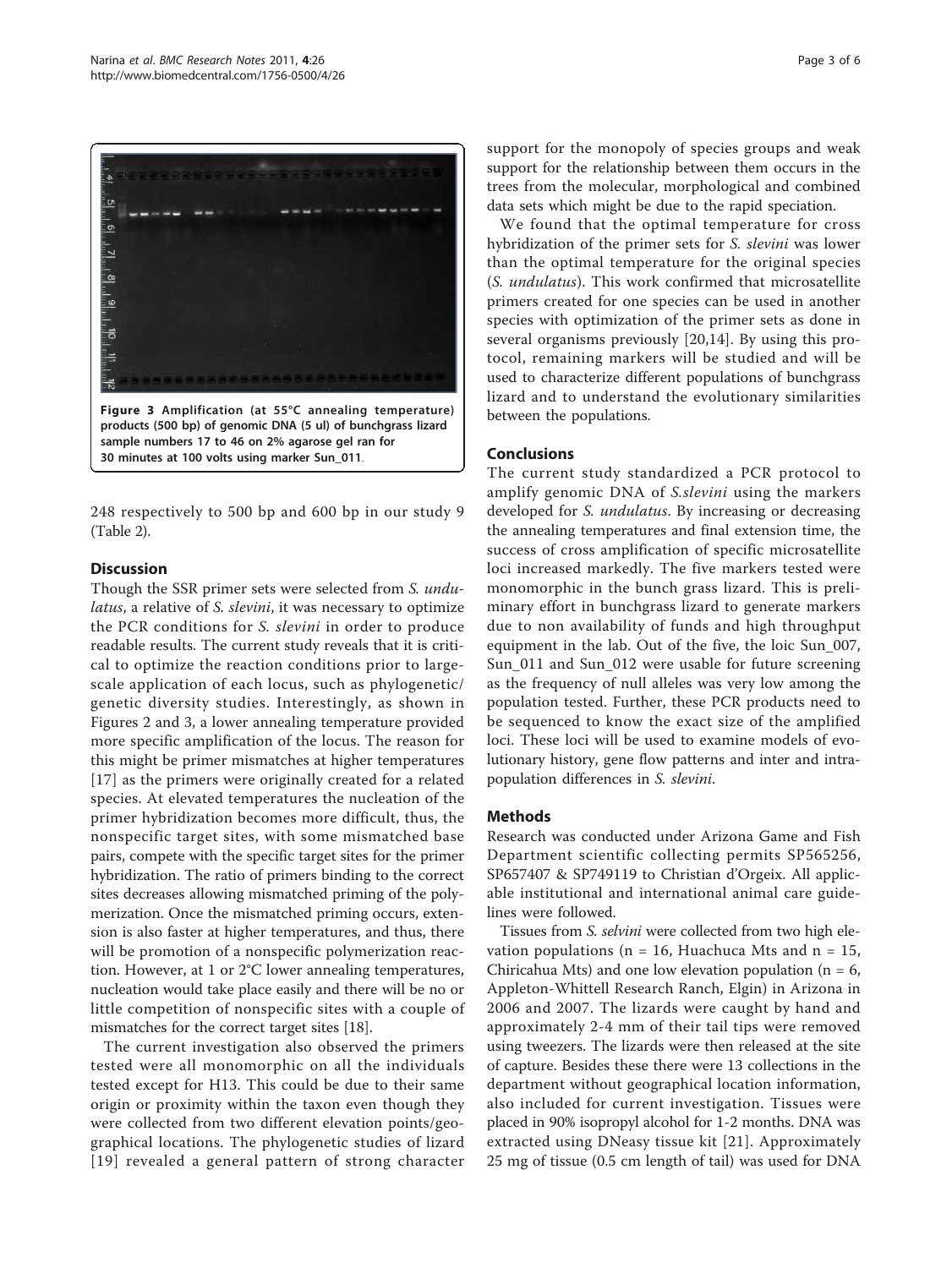|                 |                        |                           |                          | <b>Markers</b>           |                          |                          |
|-----------------|------------------------|---------------------------|--------------------------|--------------------------|--------------------------|--------------------------|
| Sample. No.     | Name of the collection | Sun_007                   | Sun_009                  | Sun_010                  | Sun_011                  | Sun_012                  |
|                 | A1                     |                           | 1                        | $\cal O$                 | $\mathbf{1}$             | $\mathbf{1}$             |
| 2               | A2                     | $\circlearrowright$       | $\mathbf 0$              | $\mathcal O$             | $\mathbf{1}$             | $\mathbf{1}$             |
| 3               | A3                     | $\mathbb O$               | $\mathcal O$             | $\mathcal O$             | $\mathbf{1}$             | $\mathbf{1}$             |
| 4               | $\mathsf{A}4$          | $\mathbf{1}$              | $\mathbf{1}$             | $\overline{\phantom{a}}$ | $\mathbf{1}$             | $\mathbf{1}$             |
| $\overline{5}$  | A5                     | $\mathbf{1}$              | $\mathbf 0$              | $\mathsf{O}\xspace$      | $\mathbf{1}$             | $\mathbbm{1}$            |
| $\frac{1}{6}$   | A6                     | $\mathbf 0$               | $\cal O$                 | $\overline{\phantom{a}}$ | $\mathbb O$              | $\mathbbm{1}$            |
| $\frac{1}{7}$   | H1                     | $\mathbf 0$               | $\overline{\phantom{m}}$ | $\mathcal O$             | $\mathbb O$              | $\mathbf{1}$             |
| 8               | H2                     | $\circ$                   | $\mathbb O$              | $\mathcal O$             | $\mathbf{1}$             | $\mathbb O$              |
| 9               | H3                     | $\mathbb O$               | $\frac{1}{2}$            | $\mathcal O$             | $\mathbf{1}$             | $\mathbf{1}$             |
| 10              | H4                     | $\mathbf{1}$              | 1                        | $\mathcal O$             | $\mathsf{O}\xspace$      | $\mathbbm{1}$            |
| 11              | H5                     | $\mathbf 0$               | $\mathbf 0$              | $\mathcal O$             | $\mathbf{1}$             | $\mathbb O$              |
| 12              | H6                     | $\mathbf{1}$              | $\mathsf{O}\xspace$      | $\mathcal O$             | $\mathbf{1}$             | $\overline{\phantom{a}}$ |
| 13              | H7                     | $\mathbf{1}$              | $\mathbf{1}$             | $\mathcal O$             | $\mathbf{1}$             | $\mathbf{1}$             |
| 14              | $\mathsf{H}8$          | $\mathbf{1}$              | $\mathsf{O}\xspace$      | $\overline{\phantom{a}}$ | $\mathbf{1}$             | $\mathbb O$              |
| 15              | H <sub>9</sub>         | $\mathbf 0$               | $\mathbb O$              | 0                        | $\mathbf{1}$             | $\mathbb O$              |
| 16              | H10                    | $\mathbf 0$               | $\mathcal O$             | $\mathcal O$             | $\mathbb O$              | $\mathbb O$              |
| $17\,$          | H11                    | $\overline{\phantom{a}}$  | $\mathbb O$              | $\mathcal O$             | $\mathbf{1}$             | $\circledcirc$           |
| 18              | H13                    | $\overline{\phantom{m}}$  | $\mathbf{1}$             | $\mathbf{1}$             | 1                        | $\mathbf{1}$             |
| 19              | H14                    | $\overline{\phantom{a}}$  | $\mathbf{1}$             | $\mathcal O$             | $\mathbf{1}$             | $\overline{\phantom{a}}$ |
| 20              | H15                    | $\mathbf{1}$              | $\mathbf 0$              | $\mathcal O$             | $\mathbf{1}$             | $\mathbbm{1}$            |
| 21              | H16                    | $\mathbf{1}$              | $\overline{\phantom{a}}$ | $\mathcal O$             | $\mathbf{1}$             | $\mathbb O$              |
| 22              | H17                    | $\mathbb O$               | $\mathbb O$              | $\mathcal O$             | $\mathsf{O}\xspace$      | $\circledcirc$           |
| 23              | $\mathsf{C}1$          | $\mathbf{1}$              | 0                        | $\mathcal O$             | $\mathbf{1}$             | $\mathbf{1}$             |
| 24              | C2                     | $\mathbf{1}$              | $\frac{1}{2}$            | $\cal O$                 | $\mathbf{1}$             | $\mathbbm{1}$            |
| $\overline{25}$ | $\mathsf{C}3$          | $\mathbf{1}$              | $\mathbb O$              | $\overline{\phantom{a}}$ | $\overline{\phantom{a}}$ | $\overline{\phantom{a}}$ |
| 26              | C4                     | $\mathbf{1}$              | $\mathcal O$             | $\mathbf{1}$             | $\overline{\phantom{a}}$ | $\mathbb O$              |
| 27              | C <sub>5</sub>         | $\mathbf{1}$              | $\mathbf 0$              | $\mathbf{1}$             | $\overline{\phantom{a}}$ | $\mathsf O$              |
| 28              | C <sub>6</sub>         | $\mathbf{1}$              | $\mathbb O$              | $\mathbf{1}$             | $\overline{\phantom{a}}$ | $\circlearrowright$      |
| 29              | C7                     | $\mathbf{1}$              | $\mathcal O$             | $\mathbf{1}$             | $\overline{\phantom{a}}$ | $\mathsf O$              |
| 30              | $\mathsf{C}8$          | $\mathbf{1}$              | $\mathbb O$              | $\mathbf{1}$             | $\circledcirc$           | $\mathbb O$              |
| 31              | $\mathbb{C}9$          | $\ensuremath{\mathbb{1}}$ | $\frac{1}{2}$            | $\mathbf{1}$             | $\mathbf{1}$             | $\mathbb O$              |
| 32              | C10                    | $\ensuremath{\mathsf{1}}$ | $\mathbb O$              | $\mathbbm{1}$            | $\mathbf{1}$             | $\mathbb{1}$             |
| $\overline{33}$ | C11                    | $\hat{1}$                 | $\mathbf 0$              | $\mathbbm{1}$            | $\mathbbm{1}$            |                          |
| $\overline{34}$ | C12                    | $\mathbf{1}$              | $\mathbb O$              | $\overline{\phantom{a}}$ | $\mathbf{1}$             | $\overline{\phantom{a}}$ |
| $\overline{35}$ | C13                    | $\mathbf{1}$              | $\mathbb{1}$             | $\mathsf{O}$             | $\,0\,$                  | $\mathbbm{1}$            |
| 36              | C14                    | $\mathbf{1}$              | $\mathbb O$              | $\overline{\phantom{a}}$ | $\overline{\phantom{a}}$ | $\overline{\phantom{a}}$ |
| 37              | C15                    | $\mathbf{1}$              | $\overline{\phantom{a}}$ | $\overline{\phantom{a}}$ | $\mathbbm{1}$            | $\mathbf{1}$             |
| 38              | E1                     | $\mathbf{1}$              | $\mathbf 0$              | $\,0\,$                  | $\mathbbm{1}$            | $\overline{\phantom{a}}$ |
| 39              | #1                     | $\mathbbm{1}$             | $\mathbf 0$              | $\mathsf{O}\xspace$      | $\mathbf{1}$             | $\mathbf{1}$             |
| 40              | #2                     | $\mathbf{1}$              | $\mathbb O$              | $\mathbb O$              | $\mathbf{1}$             | $\mathbf{1}$             |
| 41              | #3                     | $\mathbf{1}$              | $\mathbb O$              | $\circlearrowleft$       | $\mathbf{1}$             | $\mathbf{1}$             |
| 42              | #4                     | $\,1\,$                   | $\mathsf{O}\xspace$      | $\overline{\phantom{a}}$ | $\mathbf{1}$             | $\,1\,$                  |
| 43              | #5                     | $\mathbf{1}$              | $\mathbb{Z}^2$           | $\,0\,$                  | $\mathbf{1}$             | $\overline{1}$           |
| 44              | #6                     | $\mathbbm{1}$             | $\mathsf{O}$             | $\mathsf{O}\xspace$      | $\overline{\phantom{a}}$ | $\overline{\phantom{a}}$ |

45 #7 #7 1 0 0 0 1 1

#### <span id="page-3-0"></span>Table 1 Cross Amplification using five markers for 50 collections (1-Present,0-Absent,- unknown) at the Department of Biology, V.S.U., Petersburg  $M = 1$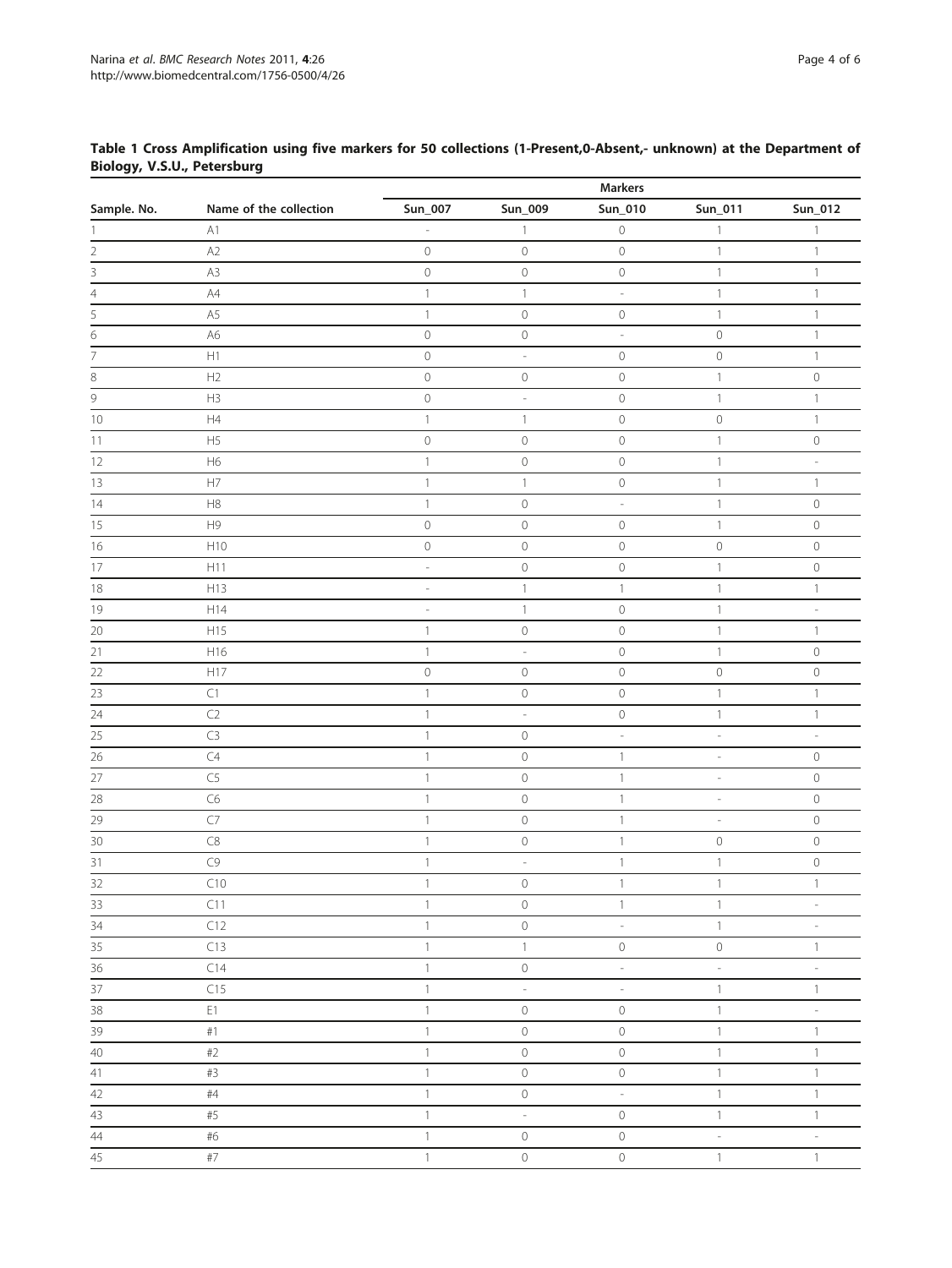| $\Delta$ O |  |  |  |
|------------|--|--|--|
|            |  |  |  |

<span id="page-4-0"></span>Table 1 Cross Amplification using five markers for 50 collections (1-Present,0-Absent,- unknown) at the Department of Biology, V.S.U., Petersburg (Continued)

(A-Appleton; H-Huachuca; C-Chiricahua; E-East France).

isolation using the protocol [\[21](#page-5-0)] and the extracted DNA samples were stored at -20°C for future use.

DNA was quantified at 260 nm wavelength by using Smart spec, 3000 spectrophotometer ([http://www.bio-rad.](http://www.bio-rad.com/LifeScience/pdf/Bulletin_2634.pdf) [com/LifeScience/pdf/Bulletin\\_2634.pdf\)](http://www.bio-rad.com/LifeScience/pdf/Bulletin_2634.pdf) and dilutions of known concentrations were prepared. Absorbance ratios of the extracted genomic DNA at 260 nm and 280 nm were ranging from 1.34 to 2.00. Quality of DNA was also confirmed by electrophoresing DNA on 1.1% agarose gel. Out of total 39 SSR markers previously reported [\[14](#page-5-0)] in Sceloporus undulatus, only 10 markers were tested in this study.

The PCRs were performed in the absence of oil for 50 μL of reaction volume using simple PCR reaction in BioRad's "i"cycler. Reaction mixture included template DNA (10 ng) solution, forward and reverse primers (0.15-0.30 μM), and Platinum PCR Supermix (Invitrogen Corporation). The cycling reactions were conducted for 5 min at 94°C, followed by 35 cycles of 30 sec denaturation step at 94°C, 0.5-1.0 min primer annealing step at varying temperatures of 53°C, 54°C, 55°C, 56°C, 57°C, 58°C, 60°C and 61°C, and 4 min extension step at 72°C. The amplification of the markers were detected by running the amplicons on 2% agarose gel in 1X TBE buffer, stained with ethidium bromide (500 ng/mL), visualized and photographed using VersaDoc Imaging system Model 4000 (BIORAD suppliers). All gels were run at 106V constant power supply for 1-2 hours. We tried loading different volumes of DNA (1-5 ul) with different concentrations from 5 to10 ng/ul. The gel images were clear with solid bands at 10 ng/ul concentration and loading volume of 5 ul.

The Primer pairs Sun\_019, 020, 030, 033 and 038 were not amplified on bunchgrass lizard samples using

Table 2 5 SSR markers with their observed and expected size of PCR products

| Code to the<br>marker | Locus Id | Observed size (bp) of<br>the PCR product (Range)<br>on 2% agarose gel | <b>Size</b><br>expected |
|-----------------------|----------|-----------------------------------------------------------------------|-------------------------|
| А                     | Sun 007  | 300-400                                                               | 317                     |
| B                     | Sun 009  | 300-400                                                               | 453                     |
|                       | Sun 010  | 200                                                                   | 259                     |
|                       | Sun 011  | 500                                                                   | 256                     |
| F                     | Sun 012  | 600                                                                   | 248                     |

published protocol as well as our standardized protocol at 55°C annealing temperature (Figure [2\)](#page-1-0). Therefore only five primer pairs were selected for current diversity studies and the observed and expected band sizes for each locus were given in Table 2.

#### Acknowledgements

Research was conducted under Arizona Game and Fish scientific collecting permits to Christian d'Orgeix. All applicable institutional animal care guidelines were followed. Field assistance was provided by Tierra Alvin, N. Danielle Bridgers, Sarecia Harris, Jonathan Jeffreys, and Larry Powell. Funding was provided to Tierra Alvin, N. Danielle Bridgers, and Sarecia Harris by the Louis Stokes Alliance for Minority Participation, and to N. Danielle Bridgers under an Ariel Appleton Research Fellowship. Linda Kennedy at the National Audubon Society Appleton-Whittell Research Ranch provided logistic support.

#### Authors' contributions

SN designed the experiment, carried out the molecular genetic studies and drafted the manuscript. CD and BS participated in preparation of the manuscript. All authors read and approved the final manuscript.

#### Competing interests

The authors declare that they have no competing interests.

Received: 8 September 2010 Accepted: 31 January 2011 Published: 31 January 2011

#### References

- 1. Frankham R, Ballou JD, Briscoe DA: A Primer of Conservation Genetics. Cambridge University Press, Cambridge, United Kingdom; 2004.
- 2. Grant PR: Evolution on Islands. Oxford University Press, Oxford: 1998.
- 3. Tennessen JA, Zamudio KR: Genetic differentiation among mountain island populations of the striped plateau lizard, Sceloporus virgatus (Squamata: Phrynosomatidae). Copeia 2008, 3:558-564.
- 4. Smith HM, Watkins-Colwell GJ, Liner EA, Chiszar D: Sceloporus scalaris auctorum a superspecies (Reptilia: Sauria). Bulletin of the Maryland Herpetological Society 1996, 32:70-74.
- 5. Van Denburg J: The reptiles of western North America. Vol. I. Lizards. Occasional Papers of the California Academy of Sciences 1922, 10:1-611.
- 6. Ballinger RE, Congdon JD: Status of the bunch grass lizard, Sceloporus scalaris, in the Chiricahua Mountains of southeastern Arizona. Bulletin of the Maryland Herpetological Society 1996, 32:67-69.
- 7. Stebbins RC: A Field Guide to Western Reptiles and Amphibians. Houghton-Mifflin, Boston;, 3 2003.
- 8. Smith HM, Chiszar D, Chiszar A, Auth DL, Auth J, Henke C, Bock CE, Bock JH, Ryback JA, Holland RL, Bonnie K: Slevin's bunch grass lizard (Sceloporus slevini) decimated on the Sonoita Plain, Arizona. Herpetological Review 1998, 29:225-226.
- 9. Johansson M, Ellegren H, Adersson L: Cloning and characterization of highly polymorphic porcine microsatellites. Heredity 1992, 83:196-198.
- 10. Tóth G, Gáspári Z, Jurka J: Microsatellites in different eukaryotic genomes. Genome Res 2000, 10:967-981.
- 11. Senior ML, Heun M: Mapping maize microsatellites and polymerase chain reaction confirmation of the targeted repeats a CT primer. Genome 1993, 36:884-889.